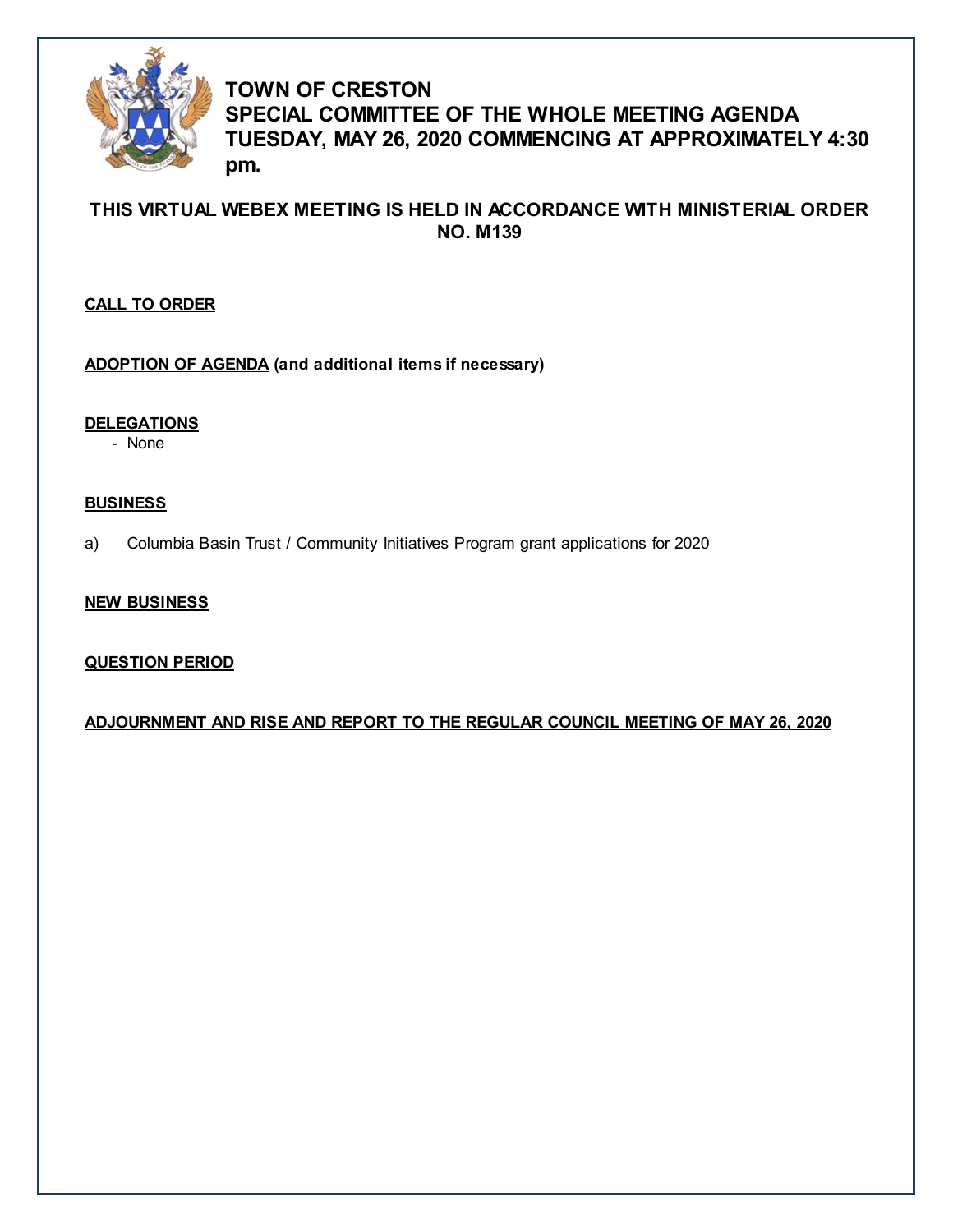COMMUNITY INITIATIVES<br>AND AFFECTED AREAS **PROGRAMS** 







| <b>Electoral Area Allocations for 2020</b>                                    |                    |                                                                          |                                     |                    |                                                                          |                                        |                                                        | as of: 2020-05-15                     |                   |
|-------------------------------------------------------------------------------|--------------------|--------------------------------------------------------------------------|-------------------------------------|--------------------|--------------------------------------------------------------------------|----------------------------------------|--------------------------------------------------------|---------------------------------------|-------------------|
| <b>Municipal Participant</b>                                                  | <b>CIP Funding</b> | <b>CIP Deferred</b><br>Funding from<br><b>Previous Years</b><br>(Note 1) | <b>Total CIP Funds</b><br>Available | <b>AAP Funding</b> | <b>AAP Deferred</b><br>Funding from<br><b>Previous Years</b><br>(Note 2) | <b>Total AAP</b><br>Funds<br>Available | <b>YTD</b><br>Reallocation of<br><b>Returned Funds</b> | <b>GRAND TOTAL FUNDS</b><br>Available |                   |
| Castlegar                                                                     | 114,014            |                                                                          | 114,014                             |                    |                                                                          | $\blacksquare$                         | 821                                                    |                                       | 114,835           |
| Creston                                                                       | 75,801             | 178                                                                      | 75,979                              |                    |                                                                          |                                        | 2,443                                                  |                                       | 78,422            |
| Kaslo                                                                         | 34,414             | 990                                                                      | 35,404                              |                    |                                                                          |                                        | 1,458                                                  |                                       | 36,862            |
| Nakusp                                                                        | 23,937             | 4,635                                                                    | 19,302                              | 102,827            |                                                                          | 102,827                                | 13,202                                                 |                                       | 135,331           |
| Nelson                                                                        | 145,413            |                                                                          | 145,413                             |                    |                                                                          | -                                      | 26,651                                                 |                                       | 172,064           |
| <b>New Denver</b>                                                             | 34,414             |                                                                          | 34,414                              |                    |                                                                          | -                                      | 4,887                                                  |                                       | 39,301            |
| Salmo                                                                         | 34,414             | 207                                                                      | 34,621                              |                    |                                                                          | -                                      | 2,115                                                  |                                       | 36,736            |
| Silverton                                                                     | 34,414             | 65                                                                       | 34,479                              |                    |                                                                          |                                        | 2,525                                                  |                                       | 37,004            |
| Slocan                                                                        | 34,414             | 5,307                                                                    | 39,721                              |                    |                                                                          | -                                      | 4,907                                                  |                                       | 44,628            |
| <b>Municipal Total</b>                                                        | 531,235            | 2,112                                                                    | 533,347                             | 102,827            |                                                                          | 102,827                                | 59,009                                                 |                                       | 695,183           |
| Area A                                                                        | 34,414             | 3                                                                        | 34,417                              |                    |                                                                          |                                        | 4,065                                                  |                                       | 38,482            |
| Area B                                                                        | 73,806             | 10,213                                                                   | 84,019                              |                    |                                                                          |                                        | 3,080                                                  |                                       | 87,099            |
| Area C                                                                        | 34,414             |                                                                          | 34,414                              |                    |                                                                          |                                        | 6,611                                                  |                                       | 41,025            |
| Area D (Note 3)                                                               | 23,952             | 990                                                                      | 22,962                              | 84,851             | 2,234                                                                    | 87,085                                 | 6,693                                                  |                                       | 116,740           |
| Area E                                                                        | 58,366             |                                                                          | 58,366                              |                    |                                                                          |                                        | 5,626                                                  |                                       | 63,992            |
| Area F                                                                        | 58,586             | 6                                                                        | 58,592                              |                    |                                                                          | -                                      | 3,634                                                  |                                       | 62,226            |
| Area G                                                                        | 34,414             | 207                                                                      | 34,207                              |                    |                                                                          | -                                      | 2,792                                                  |                                       | 36,999            |
| Area H                                                                        | 67,837             | 242                                                                      | 68,079                              |                    |                                                                          | -                                      | 3,696                                                  |                                       | 71,775            |
| Area I                                                                        | 37,932             | 34                                                                       | 37,966                              |                    |                                                                          |                                        | 657                                                    |                                       | 38,623            |
| Area J (Note 4)                                                               | 43,853             | 2,015                                                                    | 45,868                              | 84,851             | 2,219                                                                    | 87,070                                 | 86,728                                                 |                                       | 219,666           |
| Area K (Note 5)                                                               | 28,272             | 2,118                                                                    | 26,154                              | 112,295            | 11,181                                                                   | 123,476                                | 22,298                                                 |                                       | 171,928           |
| <b>Area Total</b>                                                             | 495,846            | 9,198                                                                    | 505,044                             | 281,997            | 15,634                                                                   | 297,631                                | 145,881                                                |                                       | 948,556           |
| <b>TOTAL FUNDING</b><br>(Note 6)                                              | 1,027,081          | 11,310                                                                   | 1,038,391                           | 384,824            | 15,634                                                                   | 400,458                                | 204,890                                                |                                       | 1,643,739         |
|                                                                               |                    |                                                                          |                                     |                    |                                                                          |                                        |                                                        |                                       |                   |
| <b>CIP/AAP Annual Allocation</b><br><b>Balance Forward from previous year</b> |                    |                                                                          |                                     |                    |                                                                          |                                        |                                                        | \$                                    | 1,411,905         |
|                                                                               |                    |                                                                          |                                     |                    | <b>YTD Reallocatio of Returned Funds</b>                                 |                                        |                                                        | \$<br>\$                              | 26,944<br>204,890 |
| <b>Total CIP/AAP Funding Available for</b>                                    |                    |                                                                          |                                     |                    |                                                                          |                                        |                                                        |                                       |                   |
| 2020                                                                          |                    |                                                                          |                                     |                    |                                                                          |                                        | \$                                                     | 1,643,739                             |                   |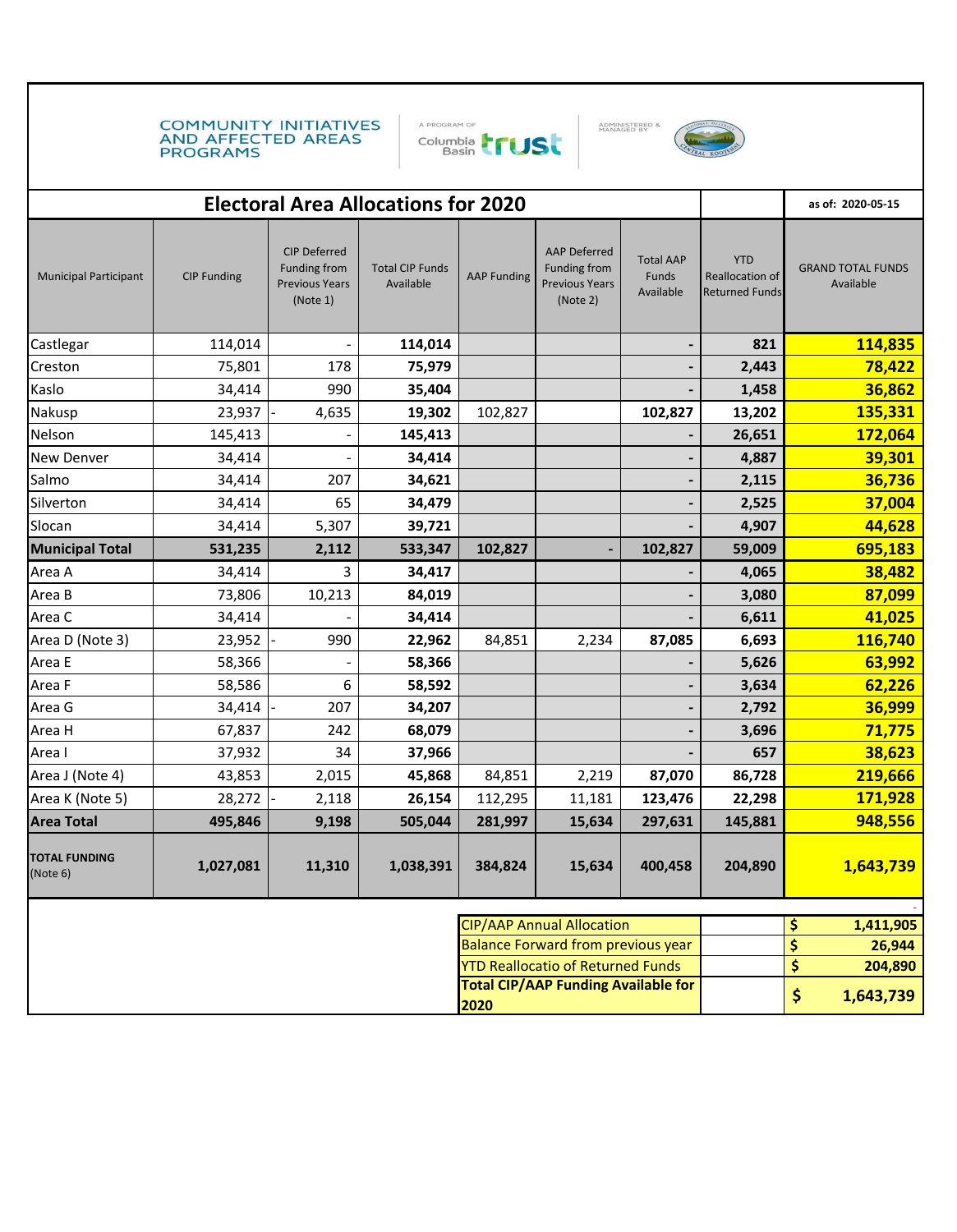|                                                                                         | <b>PROGRAMS</b> | <b>COMMUNITY INITIATIVES</b><br><b>AND AFFECTED AREAS</b> | A PROGRAM OF | Columbia <b>FUS</b> | ADMINISTERED &<br>MANAGED BY           |                                                                       |                                        |
|-----------------------------------------------------------------------------------------|-----------------|-----------------------------------------------------------|--------------|---------------------|----------------------------------------|-----------------------------------------------------------------------|----------------------------------------|
| Allocations for 2020 - Area K CIP/AAP and Bayview & Rural Nakusp<br>as of: May 15, 2020 |                 |                                                           |              |                     |                                        |                                                                       |                                        |
| Area K                                                                                  | %               | 2020 Allocation                                           | <b>CIP</b>   | AAP                 | Carry<br>Forward -<br>2019<br>(Note 1) | <b>YTD</b><br>Balance from   Reallocation of<br><b>Returned Funds</b> | <b>Total Funding Available</b><br>2020 |
| <b>Arrow Park</b>                                                                       | 7%              | 9,840                                                     | 1,979        | 7,861               | 4,427                                  | 842                                                                   | 15,109                                 |
| <b>Burton</b>                                                                           | 14%             | 19,679                                                    | 3,958        | 15,721              | $\mathbf{1}$                           |                                                                       | 19,680                                 |
| Edgewood                                                                                | 24%             | 33,736                                                    | 6,785        | 26,951              | $\overline{0}$                         | 370                                                                   | 34,106                                 |
| Fauquier                                                                                | 14%             | 19,680                                                    | 3,958        | 15,722              | $\overline{0}$                         | 15,358                                                                | 35,038                                 |
| <b>Total</b><br><b>Arrow Park-</b><br>Burton-<br>Edgewood-<br>Fauquier                  |                 | 82,935                                                    | 16,680       | 66,255              | 4,428                                  | 16,569                                                                | 103,932                                |
|                                                                                         |                 |                                                           |              |                     |                                        |                                                                       |                                        |
| Bayview Area & R                                                                        | 41%             | 57,632                                                    | 11,592       | 46,041              | 4,635                                  | 5,728                                                                 | 67,996                                 |
| <b>Area K TOTAL</b><br>Annual<br>Allocation<br>\$140,567                                | 100%            | 140,567                                                   | 28,272       | 112,296             | 9,063                                  | 22,298                                                                | 171,929                                |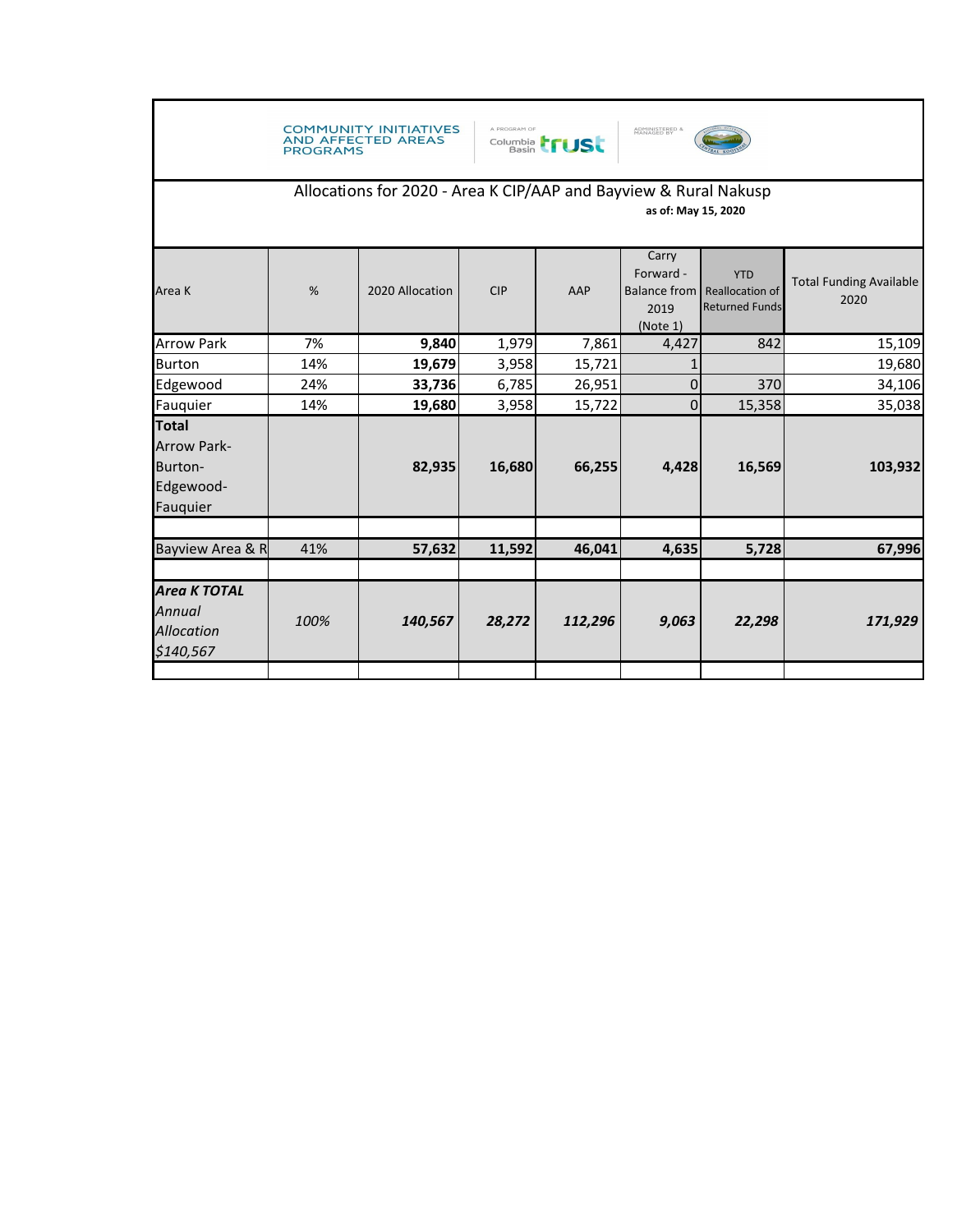#### 2020 CBT COMMUNITY INITIATIVES AND AFFECTED AREAS PROGRAM FUNDING AREA FUNDING SUPPORT SUMMARY

| Area       | Organization                                                                                  | <b>RDCK File</b><br>No. | <b>Sponsored Organization</b>       | <b>Project Title</b>                                                                       | <b>Total Requested</b><br>from all areas | Amount<br><b>Requested from</b> | <b>Enter Amount</b><br>Supported by |
|------------|-----------------------------------------------------------------------------------------------|-------------------------|-------------------------------------|--------------------------------------------------------------------------------------------|------------------------------------------|---------------------------------|-------------------------------------|
|            |                                                                                               |                         |                                     |                                                                                            |                                          | Area                            | Area                                |
| <b>CRE</b> | <b>BC SPCA Nelson Branch</b>                                                                  | 261-2020                | n/a                                 | Low Cost Spay/Neuter Program \$                                                            | 7,300.00                                 | 500.00<br>\$                    |                                     |
| CRE        | <b>Boots and Stools 4H Club</b>                                                               | 275-2020                | n/a                                 | Equipment/ yearly supplies/<br>awards                                                      | \$<br>4,250.00                           | \$<br>1,062.50                  |                                     |
| CRE        | College of the Rockies,<br><b>Creston Campus</b>                                              | 271-2020                | Dan McMurray Community<br>Seed Bank | Seed Gardening For Food<br>Security                                                        | \$<br>8,520.00                           | \$<br>3,500.00                  |                                     |
| <b>CRE</b> | <b>COMMUNITY ARTS COUNCIL</b><br>OF CRESTON                                                   | 134-2020                | n/a                                 | SCARECROW STREET FESTIVAL                                                                  | \$<br>2,050.00                           | \$<br>550.00                    |                                     |
| <b>CRE</b> | Crawford Bay & District Hall &<br><b>Parks Association</b>                                    | 117-2020                | n/a                                 | Phase Two of The Rejuvenation \$<br>and Preservation of the<br>Crawford Bay Community Hall | 21,000.00                                | \$<br>2,000.00                  |                                     |
| <b>CRE</b> | <b>Cresteramics Society</b>                                                                   | 131-2020                | n/a                                 | Unique Youth Giving Back to<br>the Community                                               | \$<br>5,850.00                           | \$<br>2,600.00                  |                                     |
| <b>CRE</b> | <b>Creston &amp; District Community</b><br>Complex / Regional District of<br>Central Kootenay | 225-2020                | n/a                                 | Skatepark Host Program                                                                     | \$<br>6,000.00                           | \$<br>1,500.00                  |                                     |
| CRE        | <b>Creston &amp; District Historical &amp;</b><br><b>Museum Society</b>                       | 143-2020                | n/a                                 | Summer Youth Programming                                                                   | \$<br>3,800.00                           | \$<br>1,400.00                  |                                     |
| <b>CRE</b> | <b>Creston Air Search and Rescue</b><br>(SAR)                                                 | 314-2020                | n/a                                 | Search and Rescue Drone<br>(UAV) for Creston Air SAR                                       | \$<br>4,999.00                           | \$<br>4,999.00                  |                                     |
| <b>CRE</b> | <b>Creston and District Society</b><br>for Community Living                                   | 54-2020                 | n/a                                 | Therapeutic Riding Program -<br>Horse Care                                                 | \$<br>7,200.00                           | \$<br>3,200.00                  |                                     |
| <b>CRE</b> | Creston Climate Action Society 278-2020                                                       |                         | n/a                                 | Citizen Action for the Climate                                                             | \$<br>4,950.00                           | \$<br>1,650.00                  |                                     |
| CRE        | Creston Judo Club                                                                             | 123-2020                | n/a                                 | Maximizing Judo Experiences                                                                | \$<br>4,500.00                           | \$<br>1,395.00                  |                                     |
| <b>CRE</b> | <b>Creston Lions Club</b>                                                                     | 68-2020                 | n/a                                 | Highway 3A Viewpoint<br>Enhancement                                                        | \$<br>4,800.00                           | \$<br>2,400.00                  |                                     |
| CRE        | <b>Creston Pet Adoption and</b><br><b>Welfare Society</b>                                     | 18-2020                 | n/a                                 | Spay & Neuter Program                                                                      | \$<br>8,200.00 \$                        | 2,900.00                        |                                     |
| <b>CRE</b> | <b>Creston Quilts 4 Kids</b>                                                                  | 58-2020                 | n/a                                 | Creston Quilts 4 Kids                                                                      | \$<br>1,800.00                           | \$<br>900.00                    |                                     |
| <b>CRE</b> | <b>Creston Valley Blossom</b><br><b>Festival Association</b>                                  | 38-2020                 | n/a                                 | 79th Annual Creston Valley<br><b>Blossom Festival</b>                                      | \$<br>$21,499.00$ \$                     | 7,000.00                        |                                     |
| CRE        | <b>Creston Valley Fall Fair</b><br>Association                                                | 66-2020                 | n/a                                 | 102nd Annual Creston Valley<br>Fall Fair                                                   | \$<br>24,798.75                          | ا \$ا<br>14,798.75              |                                     |
| <b>CRE</b> | <b>Creston Valley Figure Skating</b><br>Club                                                  | 29-2020                 | n/a                                 | Learn-to-Skate Program<br>Delivery                                                         | \$<br>6,000.00                           | \$<br>1,500.00                  |                                     |
| <b>CRE</b> | <b>Creston Valley Music Teachers</b><br>Association                                           | 03-2020                 | n/a                                 | Creston Festival of the Arts<br>2021                                                       | \$<br>5,200.00                           | ۱\$.<br>2,400.00                |                                     |
| <b>CRE</b> | <b>Creston Valley Public Art</b><br><b>Connection Society</b>                                 | 129-2020                | n/a                                 | Public Art for the Creston<br>Valley, Purchase Rock Dragon                                 | \$<br>12,499.00 \$                       | 6,500.00                        |                                     |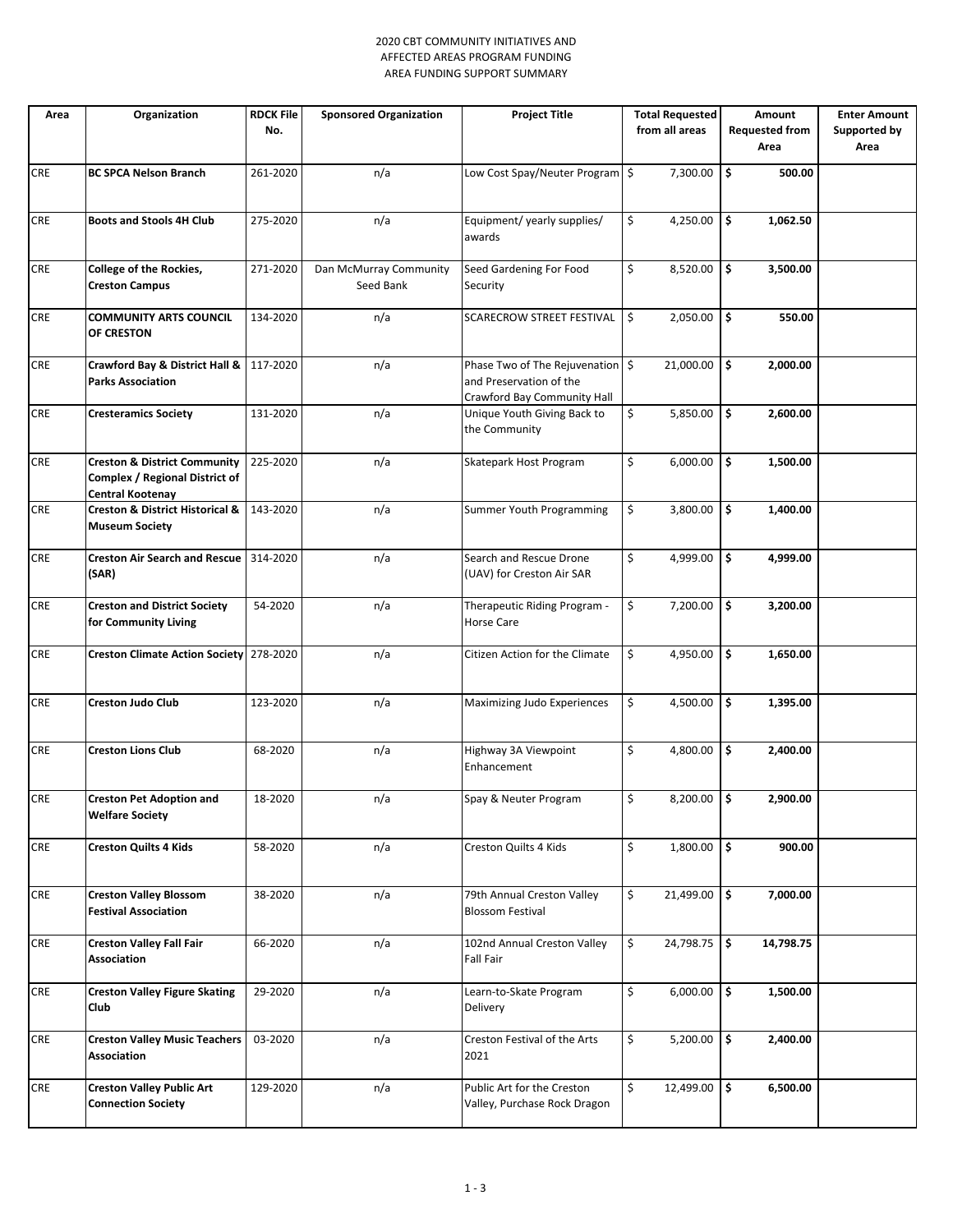#### 2020 CBT COMMUNITY INITIATIVES AND AFFECTED AREAS PROGRAM FUNDING AREA FUNDING SUPPORT SUMMARY

| Area       | Organization                                                          | <b>RDCK File</b><br>No. | <b>Sponsored Organization</b>                                      | <b>Project Title</b>                                                                 | <b>Total Requested</b><br>from all areas | Amount<br><b>Requested from</b><br>Area | <b>Enter Amount</b><br>Supported by<br>Area |
|------------|-----------------------------------------------------------------------|-------------------------|--------------------------------------------------------------------|--------------------------------------------------------------------------------------|------------------------------------------|-----------------------------------------|---------------------------------------------|
| <b>CRE</b> | <b>East Shore Trail and Bike</b><br><b>Association</b>                | 132-2020                | n/a                                                                | Website and GPX mapping<br>upgrade                                                   | \$<br>2,847.50                           | l \$<br>200.00                          |                                             |
| <b>CRE</b> | <b>Empire of Dirt Residency</b><br><b>Association</b>                 | 257-2020                | n/a                                                                | Creston Mural Festival                                                               | \$<br>11,700.00                          | \$ ا<br>5,000.00                        |                                             |
| <b>CRE</b> | <b>Empire of Dirt Residency</b><br><b>Association</b>                 | 107-2020                | n/a                                                                | EOD Sustainable Infrastructure                                                       | 4,454.08<br>\$                           | \$<br>1,727.04                          |                                             |
| <b>CRE</b> | Focus on Youth                                                        | 65-2020                 | n/a                                                                | Focus on Youth 2021                                                                  | \$<br>2,900.00                           | ۱\$.<br>1,600.00                        |                                             |
| <b>CRE</b> | <b>Friends of Kootenay Lake</b>                                       | 163-2020                | n/a                                                                | 8th Annual Kootenay Lake<br>Summit                                                   | \$<br>6,000.00                           | \$<br>500.00                            |                                             |
| <b>CRE</b> | <b>Health Arts Society</b>                                            | 172-2020                | n/a                                                                | Concerts in Care - Health Arts<br>Society                                            | \$<br>17,000.00                          | \$<br>2,250.00                          |                                             |
| <b>CRE</b> | Kootenai Community Centre<br>Society                                  | 40-2020                 | n/a                                                                | STV Support Group Technology   \$<br>Upgrade                                         | 1,936.66                                 | ۱\$<br>484.18                           |                                             |
| <b>CRE</b> | Kootenay Boundary Regional<br><b>Hospital &amp; Health Foundation</b> | 91-2020                 | Kootenay Boundary Regional<br>Hospital & Health Foundation         | The Urologist & ENT Support<br>Project                                               | \$<br>30,000.00                          | \$ ا<br>1,000.00                        |                                             |
| <b>CRE</b> | Kootenay Carshare<br>Cooperative                                      | 144-2020                | n/a                                                                | Air Carshare Program                                                                 | \$<br>64,000.00                          | ۱\$.<br>10,000.00                       |                                             |
| <b>CRE</b> | Kootenay Employment<br><b>Services Society</b>                        | 30-2020                 | n/a                                                                | P.A.R.T.Y. Program                                                                   | \$<br>2,000.00                           | ا \$<br>2,000.00                        |                                             |
| <b>CRE</b> | Kootenay Region Equine<br><b>Supports Society</b>                     |                         | 173-2020 Manger Changes Equine Centre VCS Equine Assisted Personal | Development                                                                          | \$<br>12,000.00                          | l \$<br>4,000.00                        |                                             |
| <b>CRE</b> | Kootenay-Columbia Discovery<br><b>Centre Society</b>                  | 196-2020                | n/a                                                                | Wetland Education and<br>Awareness Program (WEAP)                                    | \$<br>17,500.00                          | \$<br>5,000.00                          |                                             |
| <b>CRE</b> | Kutenai Art Therapy Institute                                         | 295-2020                | n/a                                                                | Open Studios                                                                         | \$<br>5,325.00                           | \$<br>5,325.00                          |                                             |
| <b>CRE</b> | Lister Community Association   118-2020                               |                         | Ken Sommerfeld                                                     | Lister History Book                                                                  | \$<br>4,999.00 \$                        | 1,800.00                                |                                             |
| <b>CRE</b> | <b>Nelson Civic Theatre Society</b>                                   | 307-2020                | n/a                                                                | Kootenay Screen-Based<br><b>Industry Economic Research</b><br>and Development        | \$<br>$27,836.00$ \$                     | 500.00                                  |                                             |
| <b>CRE</b> | <b>Nelson Fine Art Centre Society</b><br>(Oxygen Art Centre dba)      | 288-2020                | n/a                                                                | <b>Exhibition and Residency</b><br>Project 2020-2021                                 | \$<br>$10,000.00$ \$                     | 50.00                                   |                                             |
| <b>CRE</b> | Northern BC Friends of<br>Children - East Kootenay<br>Branch          | 223-2020                | n/a                                                                | <b>Family Support Project</b><br>2020/2021                                           | \$<br>7,250.00                           | ۱\$.<br>5,750.00                        |                                             |
| <b>CRE</b> | Royal Canadian Legion,<br><b>Creston Branch 29</b>                    | 104-2020                | n/a                                                                | <b>Upgrading Electrical in Branch</b><br>29                                          | \$<br>15,871.93                          | $\vert$ \$<br>4,235.93                  |                                             |
| <b>CRE</b> | <b>SQx Danza</b>                                                      | 07-2020                 | n/a                                                                | Active Inclusion Program (AIP)                                                       | \$<br>$30,998.00$ \$                     | 4,999.00                                |                                             |
| CRE        | <b>The Canadian Red Cross</b><br><b>Society</b>                       | 81-2020                 | n/a                                                                | Caring for the Heavier<br>Beneficiaries of HELP in the<br>RDCK: A Project to Bolster | \$<br>$10,034.00$ \$                     | 2,910.00                                |                                             |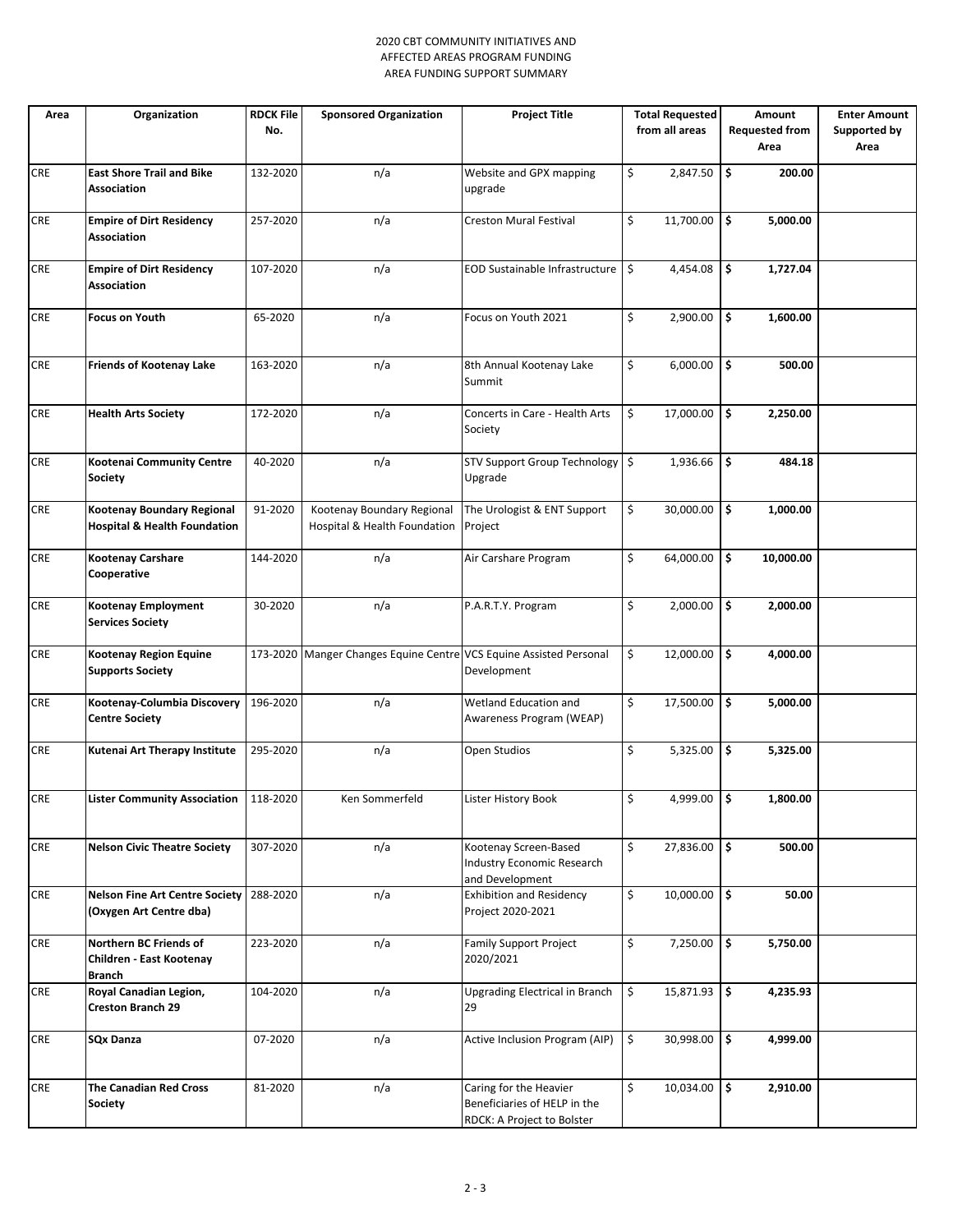#### 2020 CBT COMMUNITY INITIATIVES AND AFFECTED AREAS PROGRAM FUNDING AREA FUNDING SUPPORT SUMMARY

| Area       | Organization                                                               | <b>RDCK File</b><br>No. | <b>Sponsored Organization</b>                                                       | <b>Project Title</b>                                       | <b>Total Requested</b><br>from all areas | Amount<br><b>Requested from</b> | <b>Enter Amount</b><br>Supported by |
|------------|----------------------------------------------------------------------------|-------------------------|-------------------------------------------------------------------------------------|------------------------------------------------------------|------------------------------------------|---------------------------------|-------------------------------------|
|            |                                                                            |                         |                                                                                     |                                                            |                                          | Area                            | Area                                |
| <b>CRE</b> | The Venue - Performing And<br><b>Visual Arts Centre (Velle</b><br>Weitman) | 301-2020                | n/a                                                                                 | Battle of the Bands                                        | \$<br>4,999.00                           | \$.<br>4,999.00                 |                                     |
| <b>CRE</b> | The Venue Performance and<br><b>Visual Arts Society</b>                    | 178-2020                | n/a                                                                                 | Venue Sound System Upgrade                                 | \$<br>4,561.82                           | \$<br>2,280.00                  |                                     |
| <b>CRE</b> | <b>Tilted Brick Gallery</b><br><b>Association</b>                          | 106-2020                | n/a                                                                                 | <b>Tilted Brick Artspace</b>                               | \$<br>12,800.00                          | \$<br>5,000.00                  |                                     |
| <b>CRE</b> | <b>Valley Community Services</b><br>Society                                | 135-2020                | n/a                                                                                 | <b>Building Resilience for Young</b><br>Families - support | \$<br>15,997.00                          | \$<br>4,999.00                  |                                     |
| <b>CRE</b> | <b>Wildsight - Creston Valley</b><br><b>Branch</b>                         | 202-2020                | Creston Valley Bird Festival<br>(Committee of Wildsight -<br>Creston Valley Branch) | Advertising funds for the<br>Creston Valley Bird Festival  | \$<br>4,000.00                           | \$<br>1,340.00                  |                                     |
| <b>CRE</b> |                                                                            |                         |                                                                                     |                                                            | \$<br>492,225.74                         | \$<br>140,704.40                | \$                                  |
| <b>CRE</b> |                                                                            |                         |                                                                                     | TOTAL 2020 CIP/AAP AREA<br><b>FUNDING AVAILABLE</b>        |                                          |                                 |                                     |
|            |                                                                            |                         |                                                                                     | <b>BALANCE</b>                                             |                                          |                                 | \$                                  |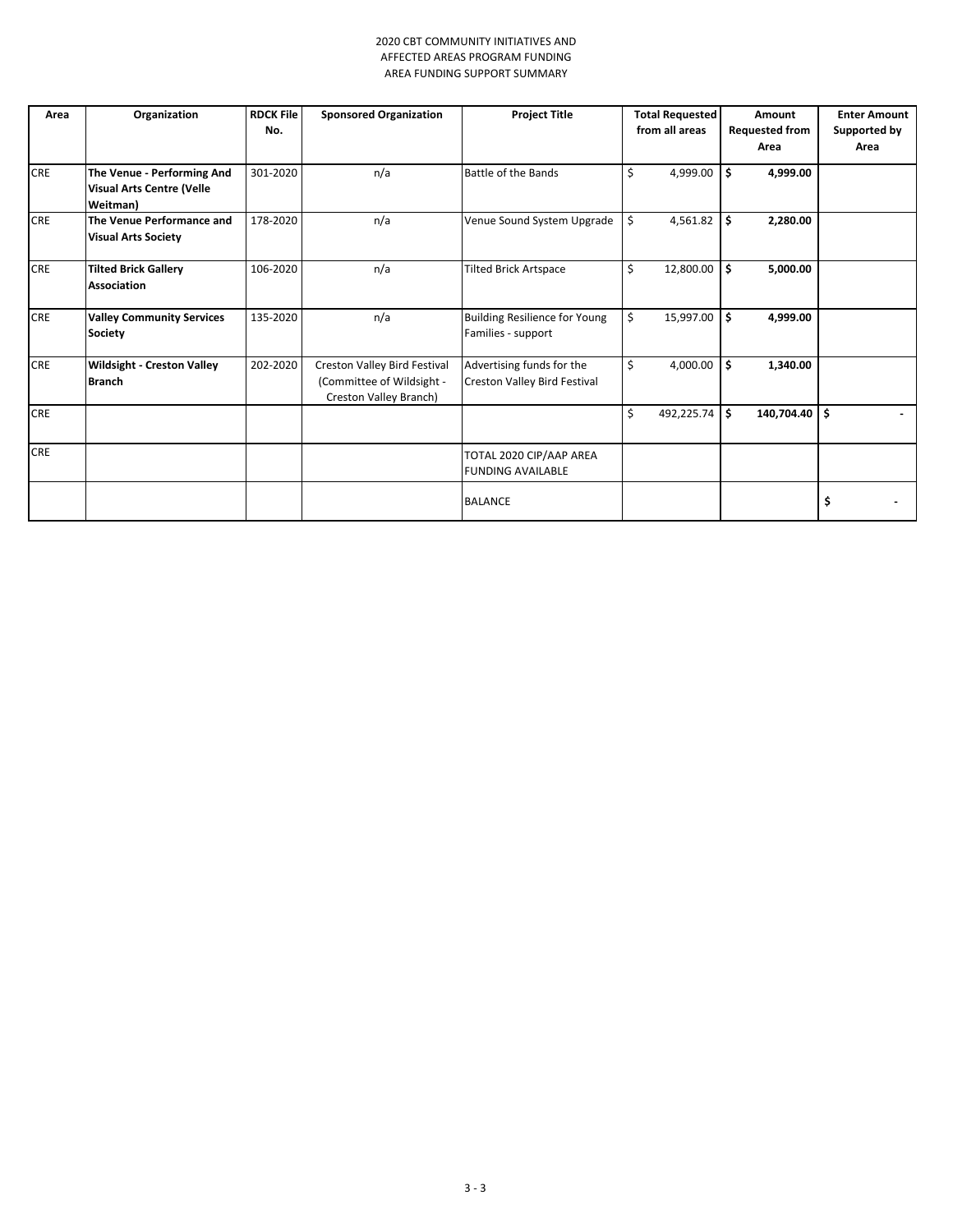| Area             | Project                                                                   | <b>Approve</b> | <b>Feedback</b>                                                                                                                                                                                                                                                                                                          |
|------------------|---------------------------------------------------------------------------|----------------|--------------------------------------------------------------------------------------------------------------------------------------------------------------------------------------------------------------------------------------------------------------------------------------------------------------------------|
| Area Creston CIP | College of the Rockies, Creston Campus - Seed Gardening For Food Security | Yes            | This project is very timely, as the region could have food shortag<br>come. People will be taught to garden and save seeds, and exce<br>given to the Creston food bank.                                                                                                                                                  |
| Area Creston CIP | College of the Rockies, Creston Campus - Seed Gardening For Food Security | Yes            | Food security is of prime importance. This has really been highl<br>virus situation.                                                                                                                                                                                                                                     |
| Area Creston CIP | College of the Rockies, Creston Campus - Seed Gardening For Food Security | Yes            | Food security is becoming even more critical during this panden                                                                                                                                                                                                                                                          |
| Area Creston CIP | College of the Rockies, Creston Campus - Seed Gardening For Food Security | Yes            | Very important for food security for our area. Well run program                                                                                                                                                                                                                                                          |
| Area Creston CIP | College of the Rockies, Creston Campus - Seed Gardening For Food Security | Yes            | Well run organization with committed people. Heartily support<br>program.                                                                                                                                                                                                                                                |
| Area Creston CIP | College of the Rockies, Creston Campus - Seed Gardening For Food Security | Yes            | Given the fact that we are blessed here in the Creston Valley to<br>overabundance of various fruit and vegetables, what better skill<br>teach our children and grandchildren this knowledge to secure<br>future generations to come. A very worthwhile project and a ne<br>current times.                                |
| Area Creston CIP | College of the Rockies, Creston Campus - Seed Gardening For Food Security | Yes            | It educates as well as provides food for people. It will also teach<br>save seed, an important component in sustainable food systems                                                                                                                                                                                     |
| Area Creston CIP | College of the Rockies, Creston Campus - Seed Gardening For Food Security | Yes            | The gardening course will help increase the number of knowled<br>can grow their own food for current use and save seeds for futu                                                                                                                                                                                         |
| Area Creston CIP | College of the Rockies, Creston Campus - Seed Gardening For Food Security | Yes            | Given the current epidemic situation, many residents in Creston<br>of how crucial it is to have food security. This project will furthe<br>gardeners to learn how to save seeds and grow vegetables.                                                                                                                     |
| Area Creston CIP | College of the Rockies, Creston Campus - Seed Gardening For Food Security | Yes            | Wonderful idea to help our community prepare for greater food<br>19                                                                                                                                                                                                                                                      |
| Area Creston CIP | College of the Rockies, Creston Campus - Seed Gardening For Food Security | Yes            | am personally very excited to both participate in and promote<br>preservation project. It provides a unique opportunity to simulta<br>regional food heritage and secure our food future. In current tir<br>distance supply chains are challenged and questioned, it even fu<br>important it is to ensure local supplies. |

buld have food shortages in the weeks to l save seeds, and excess produce will be

s has really been highlighted by the corona

cal during this pandemic.

ople. Heartily support this worthwhile

the Creston Valley to be able to produce an obles, what better skills to pass on and knowledge to secure our food chain for while project and a necessity given these

ople. It will also teach us how to grow to stainable food systems.

e number of knowledgeable people who nd save seeds for future use.

 $\overline{\phantom{a}}$  area Creston Creston Campus - Secome awarenning For Found Security Food Security Routing Europe awarent epidemic situation, many residents in Creston have become aware become aware become aware become aware bec This project will further support first-time grow vegetables.

epare for greater food security during covid

ipate in and promote this seed opportunity to simultaneously protect our d future. In current times where our long questioned, it even further points out how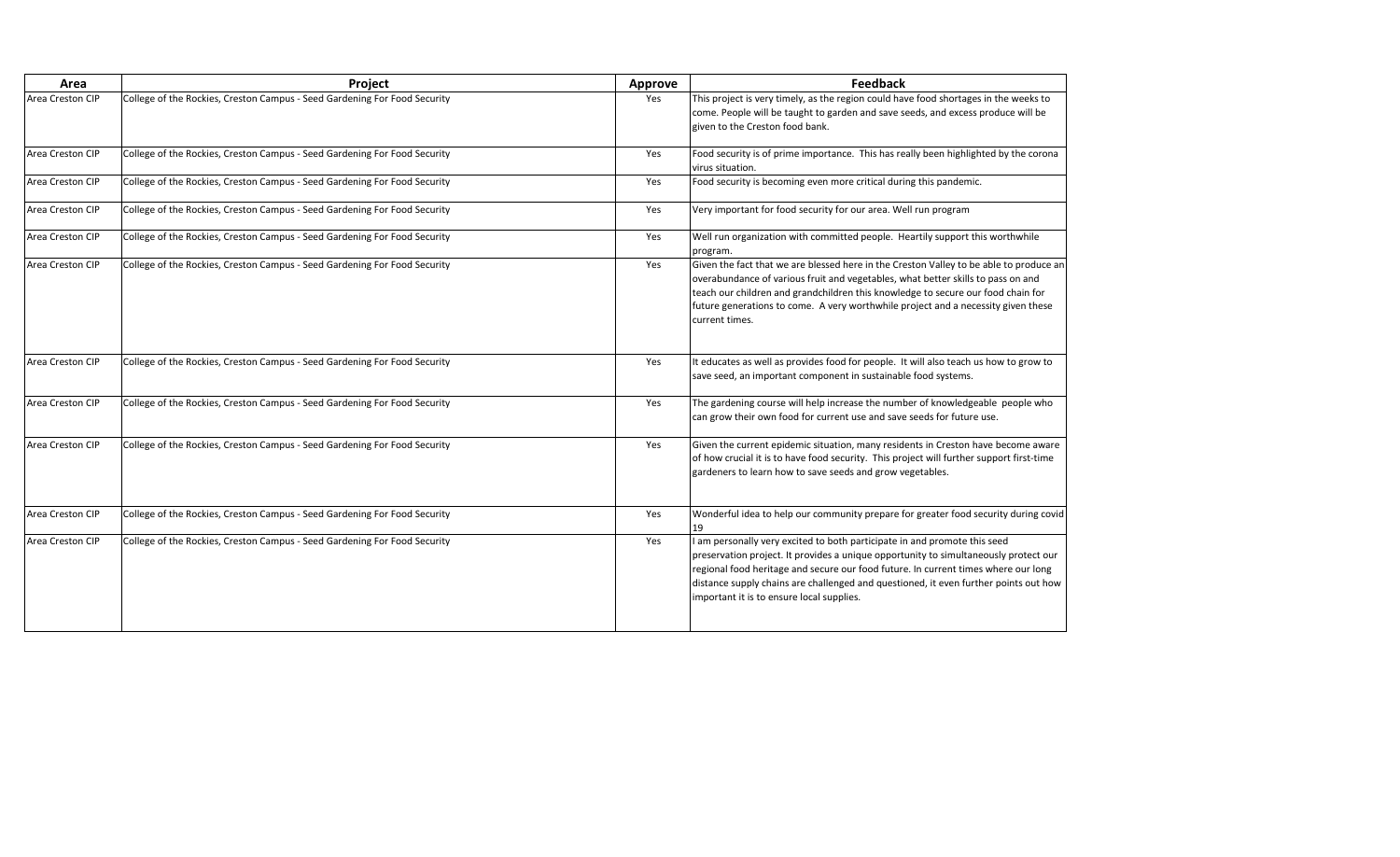| Community Arts Council of Creston - Scarecrow Street Festival    | No                                                            | Not really important, especially with social distancing required                                                                                                                                                                                                     |
|------------------------------------------------------------------|---------------------------------------------------------------|----------------------------------------------------------------------------------------------------------------------------------------------------------------------------------------------------------------------------------------------------------------------|
| Community Arts Council of Creston - Scarecrow Street Festival    | Yes                                                           | I feel that the art found around our town has done a wonderfu<br>for both residents and tourists and I would love to see more pi<br>dragon sculpture is a fabulous piece that I would love to see fir<br>in Creston                                                  |
| Community Arts Council of Creston - Scarecrow Street Festival    | Yes                                                           | Last year was our first year living in Creston. We thought the !<br>Festival was fun and added a positive element to Creston.                                                                                                                                        |
| Community Arts Council of Creston - Scarecrow Street Festival    | Yes                                                           | Last year was our first year living in Creston. We thought the !<br>Festival was fun and added a positive element to Creston.                                                                                                                                        |
| Community Arts Council of Creston - Scarecrow Street Festival    | Yes                                                           |                                                                                                                                                                                                                                                                      |
| Cresteramics Society - Unique Youth Giving Back to the Community | Yes                                                           | Much needed for the youth in our area.                                                                                                                                                                                                                               |
|                                                                  |                                                               | A great resource for our community                                                                                                                                                                                                                                   |
| Creston & District Community Complex - Skatepark Host Program    | Yes                                                           | A worthwhile project that will help the Complex keep that spa<br>during these times of social distancing.                                                                                                                                                            |
| Creston & District Community Complex - Skatepark Host Program    | Yes                                                           | Much needed program to support and educate social distancir<br>skate park when this outdoor space is reopened to the public.<br>youth and families and promotes positive outdoor recreation a                                                                        |
| Creston & District Community Complex - Skatepark Host Program    | Yes                                                           | Therapeutic riding is a fabulous program supporting all range o<br>disabilities. It helps to support people in so many ways physica<br>emotionally.                                                                                                                  |
| Creston & District Community Complex - Skatepark Host Program    | Yes                                                           | I think the skateboard park would be a great place for youth to<br>some skateboard skills, while participating in physical activity,<br>new social skills, meeting new friends.                                                                                      |
| Creston & District Community Complex - Skatepark Host Program    | Yes                                                           | Now is a good time to introduce the features of the skatepark,<br>measures and how to participate in the park as a responsible,<br>A host can help remove intimidation, address criminal behavio<br>promote the skatepark as a family-friendly and inclusive facilit |
|                                                                  | Creston & District Community Complex - Skatepark Host Program | Yes                                                                                                                                                                                                                                                                  |

 $\alpha$  has done a wonderful job of adding culture Id love to see more pieces added. The I would love to see find its permanent home

on. We thought the Scarecrow Street ment to Creston.

Frea Community Community Community Arts Consider Street Festival 2013 and Street In Creston Creston Creston Street ment to Creston.

omplex keep that space in check especially

Hucate social distancing and safe use of this opened to the public. This program supports goutdoor recreation and play.

supporting all range of ages of people with so many ways physically, mentally and

reat place for youth to learn and improve on g in physical activity, improving and leaning

ares of the skatepark, it's safety ark as a responsible, considerate user. ress criminal behaviour issues and ly and inclusive facility.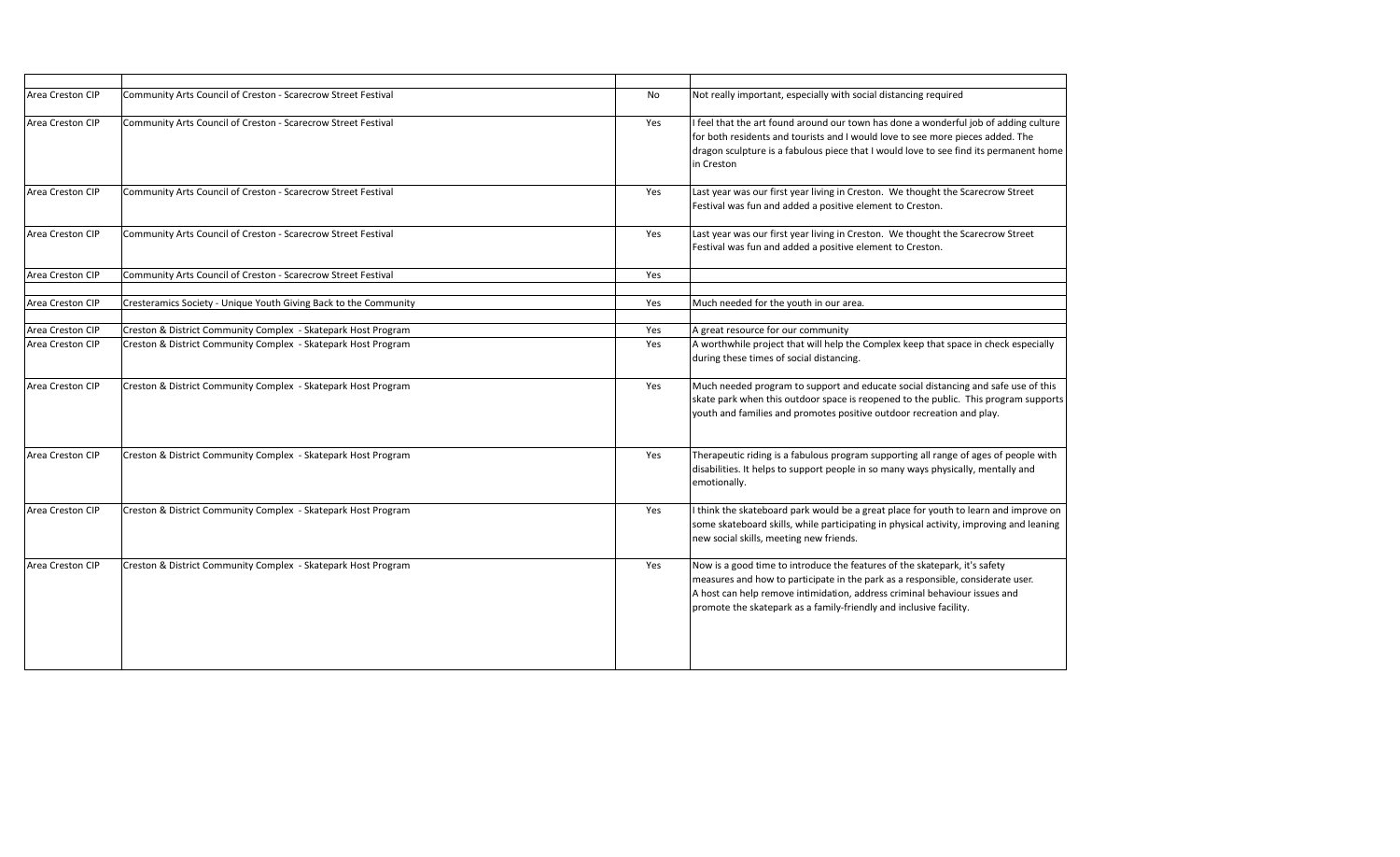| Area Creston CIP | Creston Air Search and Rescue (SAR) - Search and Rescue Drone (UAV) for Creston Air SAR     | Yes |                                                                                                                                                                                                                                                                                                                                            |
|------------------|---------------------------------------------------------------------------------------------|-----|--------------------------------------------------------------------------------------------------------------------------------------------------------------------------------------------------------------------------------------------------------------------------------------------------------------------------------------------|
| Area Creston CIP | Creston Air Search and Rescue (SAR) - Search and Rescue Drone ( UAV ) for Creston Air SAR   | Yes | This could help fight crime and possible save lives                                                                                                                                                                                                                                                                                        |
| Area Creston CIP | Creston Air Search and Rescue (SAR) - Search and Rescue Drone ( UAV) for Creston Air SAR    | Yes | Great idea!                                                                                                                                                                                                                                                                                                                                |
|                  |                                                                                             |     |                                                                                                                                                                                                                                                                                                                                            |
| Area Creston CIP | Creston and District Society for Community Living - Therapeutic Riding Program - Horse Care | Yes |                                                                                                                                                                                                                                                                                                                                            |
| Area Creston CIP | Creston and District Society for Community Living - Therapeutic Riding Program - Horse Care | Yes |                                                                                                                                                                                                                                                                                                                                            |
| Area Creston CIP | Creston and District Society for Community Living - Therapeutic Riding Program - Horse Care | Yes | This is a one of a kind program and we are extremely fortunate that this is available<br>in our community                                                                                                                                                                                                                                  |
| Area Creston CIP | Creston and District Society for Community Living - Therapeutic Riding Program - Horse Care | Yes | This Program is a key part of my child's mental health. The staff are amazing and go<br>above and beyond.                                                                                                                                                                                                                                  |
| Area Creston CIP | Creston and District Society for Community Living - Therapeutic Riding Program - Horse Care | Yes | Therapeutic riding makes an enormous impact for its clients. It's one of Creston's<br>flagship non-profit programs and one of the longest running and most successful<br>therapeutic riding programs in BC with committed leadership and volunteers. It<br>normally operates on a tight budget and works on building financial resilience. |
| Area Creston CIP | Creston and District Society for Community Living - Therapeutic Riding Program - Horse Care | Yes |                                                                                                                                                                                                                                                                                                                                            |
| Area Creston CIP | Creston and District Society for Community Living - Therapeutic Riding Program - Horse Care | Yes | Great program, benefits many folks in our community!                                                                                                                                                                                                                                                                                       |
| Area Creston CIP | Creston and District Society for Community Living - Therapeutic Riding Program - Horse Care | Yes | Great program, benefits many folks in our community!                                                                                                                                                                                                                                                                                       |
| Area Creston CIP | Creston and District Society for Community Living - Therapeutic Riding Program - Horse Care | Yes | Great program, benefits many folks in our community!                                                                                                                                                                                                                                                                                       |
| Area Creston CIP | Creston and District Society for Community Living - Therapeutic Riding Program - Horse Care | Yes | Great program, benefits many folks in our community!                                                                                                                                                                                                                                                                                       |
| Area Creston CIP | Creston and District Society for Community Living - Therapeutic Riding Program - Horse Care | Yes | Great program, benefits many folks in our community!                                                                                                                                                                                                                                                                                       |
| Area Creston CIP | Creston and District Society for Community Living - Therapeutic Riding Program - Horse Care | Yes | Great program, benefits many folks in our community!                                                                                                                                                                                                                                                                                       |
| Area Creston CIP | Creston and District Society for Community Living - Therapeutic Riding Program - Horse Care | Yes | Great program, benefits many folks in our community!                                                                                                                                                                                                                                                                                       |
| Area Creston CIP | Creston and District Society for Community Living - Therapeutic Riding Program - Horse Care | Yes |                                                                                                                                                                                                                                                                                                                                            |
| Area Creston CIP | Creston and District Society for Community Living - Therapeutic Riding Program - Horse Care | Yes | I believe the therapeutic riding school is of great importance to the town of Creston<br>and it's residents especially those affected by various disabilities and mobility<br>struggles. I wish to volunteer here!                                                                                                                         |
| Area Creston CIP | Creston and District Society for Community Living - Therapeutic Riding Program - Horse Care | Yes | This project is invaluable to our local people who either suffer from depression or<br>have mental and/or physical disabilities. It is a healing journey for these people and<br>is also a project that brings community together. Michelle has done an outstanding<br>job on developing, maintaining and improving the services offered.  |
| Area Creston CIP | Creston and District Society for Community Living - Therapeutic Riding Program - Horse Care | Yes | I believe the therapeutic riding school has great benefits for Creston residents<br>especially those with various disabilities and anxiety. I wish to volunteer here.                                                                                                                                                                      |
| Area Creston CIP | Creston and District Society for Community Living - Therapeutic Riding Program - Horse Care | Yes |                                                                                                                                                                                                                                                                                                                                            |
|                  |                                                                                             |     |                                                                                                                                                                                                                                                                                                                                            |

| This could help fight crime and possible save lives                                    |
|----------------------------------------------------------------------------------------|
| Great idea!                                                                            |
|                                                                                        |
|                                                                                        |
|                                                                                        |
| This is a one of a kind program and we are extremely fortunate that this is available  |
| in our community                                                                       |
| This Program is a key part of my child's mental health. The staff are amazing and go   |
| above and beyond.                                                                      |
| Therapeutic riding makes an enormous impact for its clients. It's one of Creston's     |
| flagship non-profit programs and one of the longest running and most successful        |
| therapeutic riding programs in BC with committed leadership and volunteers. It         |
| normally operates on a tight budget and works on building financial resilience.        |
|                                                                                        |
|                                                                                        |
|                                                                                        |
|                                                                                        |
| Great program, benefits many folks in our community!                                   |
| Great program, benefits many folks in our community!                                   |
| Great program, benefits many folks in our community!                                   |
| Great program, benefits many folks in our community!                                   |
| Great program, benefits many folks in our community!                                   |
| Great program, benefits many folks in our community!                                   |
| Great program, benefits many folks in our community!                                   |
|                                                                                        |
| I believe the therapeutic riding school is of great importance to the town of Creston  |
| and it's residents especially those affected by various disabilities and mobility      |
| struggles. I wish to volunteer here!                                                   |
|                                                                                        |
| This project is invaluable to our local people who either suffer from depression or    |
| have mental and/or physical disabilities. It is a healing journey for these people and |
| is also a project that brings community together. Michelle has done an outstanding     |
| job on developing, maintaining and improving the services offered.                     |
|                                                                                        |
|                                                                                        |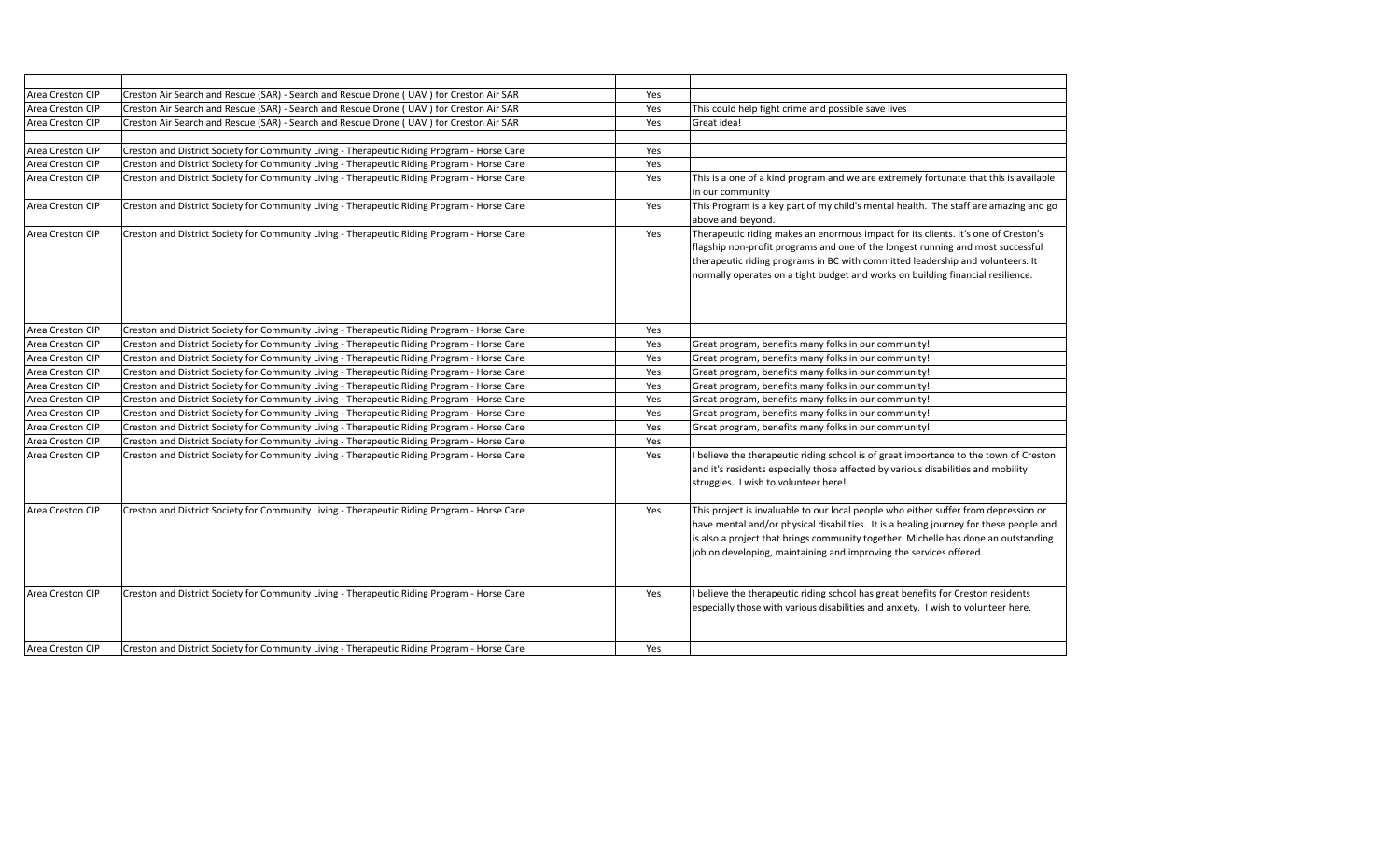| Area Creston CIP | Creston and District Society for Community Living - Therapeutic Riding Program - Horse Care | Yes | This is a very well run program which doe                                                                                                                                                                    |
|------------------|---------------------------------------------------------------------------------------------|-----|--------------------------------------------------------------------------------------------------------------------------------------------------------------------------------------------------------------|
| Area Creston CIP | Creston and District Society for Community Living - Therapeutic Riding Program - Horse Care | Yes | My son Douglas loves the horses and look<br>he gets a chance                                                                                                                                                 |
| Area Creston CIP | Creston and District Society for Community Living - Therapeutic Riding Program - Horse Care | Yes | This program is extremely helpful with my<br>extremely calm after his lessons and inter                                                                                                                      |
| Area Creston CIP | Creston and District Society for Community Living - Therapeutic Riding Program - Horse Care | Yes | Great program                                                                                                                                                                                                |
| Area Creston CIP | Creston and District Society for Community Living - Therapeutic Riding Program - Horse Care | Yes | I'm a resource teacher in Creston and hav<br>therapeutic riding. Riding helps my stude<br>of responsibility, self-regulation skills and<br>people. There are physio-therapeutic ber<br>strength and posture. |
| Area Creston CIP | Creston and District Society for Community Living - Therapeutic Riding Program - Horse Care | Yes |                                                                                                                                                                                                              |
| Area Creston CIP | Creston and District Society for Community Living - Therapeutic Riding Program - Horse Care | Yes | This is an amazing program. Run by amazi<br>who need this program.                                                                                                                                           |
| Area Creston CIP | Creston and District Society for Community Living - Therapeutic Riding Program - Horse Care | Yes | This program has been invaluable for my<br>how much this has improved so many are<br>changed for the better since being able to<br>The people and horses are amazing!!!                                      |
| Area Creston CIP | Creston and District Society for Community Living - Therapeutic Riding Program - Horse Care | Yes | Best program in Creston                                                                                                                                                                                      |
| Area Creston CIP | Creston Climate Action Society - Citizen Action for the Climate                             | Yes | It would be very helpful to have money to<br>events. All the ideas are towards education<br>the importance of working together to sat                                                                        |
| Area Creston CIP | Creston Climate Action Society - Citizen Action for the Climate                             | Yes | It would be very helpful to have money to<br>events. All the ideas are towards education<br>the importance of working together to sat                                                                        |
| Area Creston CIP | Creston Climate Action Society - Citizen Action for the Climate                             | Yes | This grant is vital to educate & serve the r                                                                                                                                                                 |
| Area Creston CIP | Creston Climate Action Society - Citizen Action for the Climate                             | Yes | CCA is a fairly new group of dedicated vol<br>Association is young, CCA has already pro<br>change and with increased funding would<br>themselves in our area.                                                |
| Area Creston CIP | Creston Climate Action Society - Citizen Action for the Climate                             | Yes | am a part of The Creston Climate Action<br>very important topic. Projects that fundin<br>attend and hold are very well attended ar<br>feel it is important to continue the conver<br>Thank you               |

Area Creston Creston and District Society For Connection Creston Care Riding Program - Horse Care This is a tremendous amount of good.

ks forward to working with them every time

Intequenties Creston Chesan and District Son. He opens up more and is This program is  $\overline{\phantom{a}}$ ractions with the horses.

 $\alpha$ e had many students take part in ents develop confidence, empathy, a sense I meaningful attachments to animals and nefits as well including better balance, core

ing people. For amazing kids and people

son. There are no words that can describe eas of his life. But I can tell you he has o take part in this program.

o help educate and citizens and attend on and enlightenment of Creston citizens on ive our earth.

o help educate and citizens and attend on and enlightenment of Creston citizens on ive our earth.

needs of the community.

lunteers from many walks of life. While the wen themselves as a local catalyst for d have the means to continue to establish

Area Coreston Clies Creston Climate - Citizen Creston is a part of The Creston is the Creston Creston Creston C ig from the RDCK will allow the society to nd I would love to see them continue as I rsation.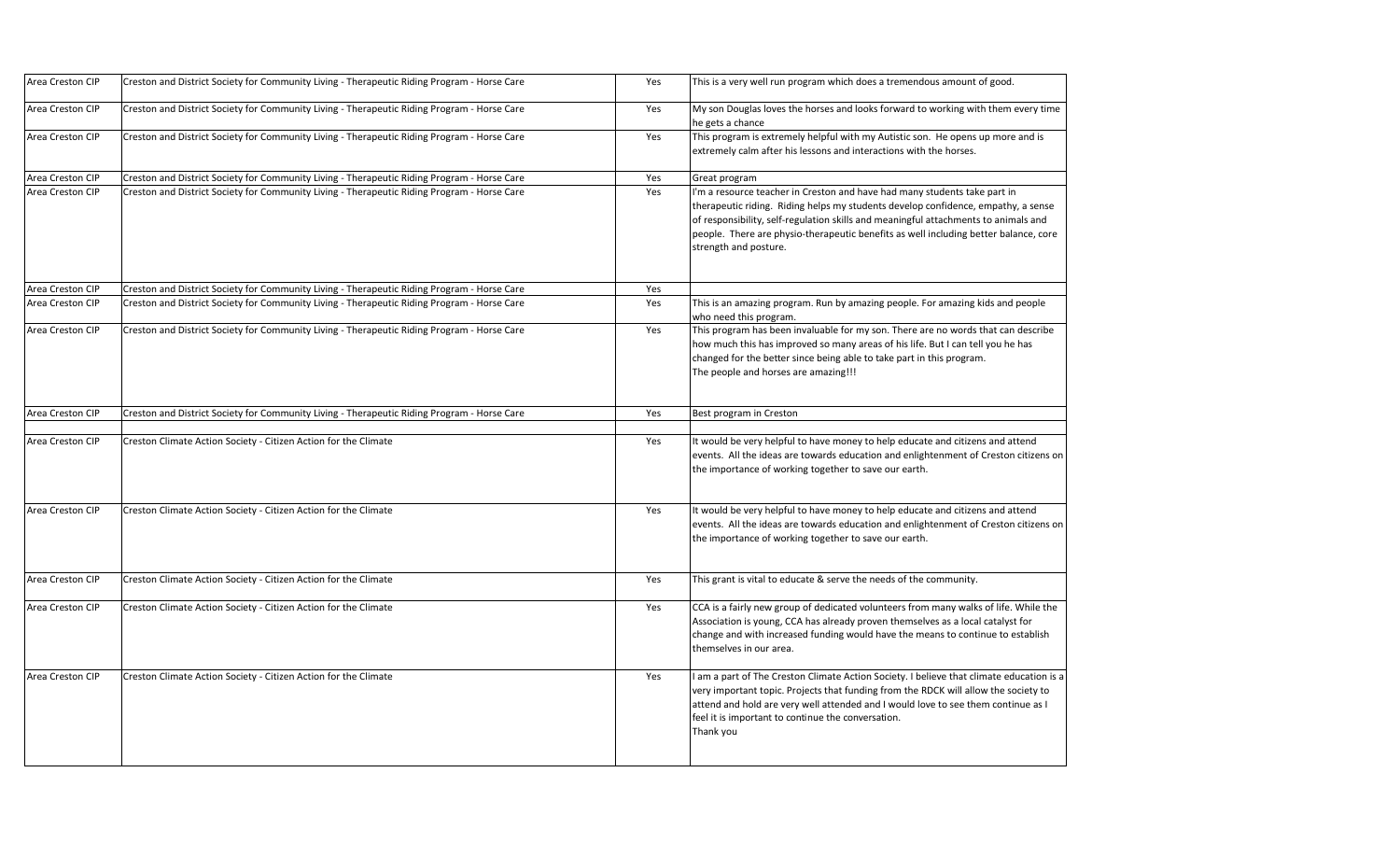| Area Creston CIP | Creston Pet Adoption and Welfare Society - Spay & Neuter Program<br>Creston Pet Adoption and Welfare Society - Spay & Neuter Program | Yes | This program is so import for helping to prevent ma<br>and cars on the streets.                                                                                                                                                                                                   |
|------------------|--------------------------------------------------------------------------------------------------------------------------------------|-----|-----------------------------------------------------------------------------------------------------------------------------------------------------------------------------------------------------------------------------------------------------------------------------------|
| Area Creston CIP |                                                                                                                                      |     |                                                                                                                                                                                                                                                                                   |
|                  |                                                                                                                                      |     |                                                                                                                                                                                                                                                                                   |
|                  |                                                                                                                                      | Yes | We accessed funding to have our rescue cat spayed<br>distressing to see animals left to fend for themselve                                                                                                                                                                        |
| Area Creston CIP | Creston Pet Adoption and Welfare Society - Spay & Neuter Program                                                                     | Yes | We accessed funding to have our rescue cat spayed<br>distressing to see animals left to fend for themselve                                                                                                                                                                        |
| Area Creston CIP | Creston Pet Adoption and Welfare Society - Spay & Neuter Program                                                                     | Yes | PAWS provides an invaluable service to the Creston<br>succeed in their effort to reduce the proliferation of<br>providing the required funding to ensure that all an<br>spayed/neutered.<br>Thank you.                                                                            |
| Area Creston CIP | Creston Valley Blossom Festival Association - 79th Annual Creston Valley Blossom Festival                                            | No  | Not really needed this year, more important causes                                                                                                                                                                                                                                |
| Area Creston CIP | Creston Valley Fall Fair Assocation - 102nd Annual Creston Valley Fall Fair                                                          | Yes | A great community celebration!                                                                                                                                                                                                                                                    |
| Area Creston CIP | Creston Valley Fall Fair Assocation - 102nd Annual Creston Valley Fall Fair                                                          | Yes | The Fall Fair is a wonderful way to showcase local go<br>and engage with the public. A great way to celebrat<br>region.                                                                                                                                                           |
| Area Creston CIP | Creston Valley Fall Fair Assocation - 102nd Annual Creston Valley Fall Fair                                                          | Yes | The CVFFA implores the RDCK and Town for their co<br>celebration of our local food system, creativity, and<br>received would be allocated towards updated livest<br>and as always, be reinvested and distributed back ir<br>advertising, skills trainings, and honorariums to our |
| Area Creston CIP | Creston Valley Fall Fair Assocation - 102nd Annual Creston Valley Fall Fair                                                          | Yes |                                                                                                                                                                                                                                                                                   |
| Area Creston CIP | Creston Valley Figure Skating Club - Learn-to-Skate Program Delivery                                                                 | Yes | This program is invaluable to the community as it in<br>designed by Skate Canada to teach kids basic skatin<br>rewarding way. These skills can be transferred to a<br>speed skating, or ringette. Skating is a social activit<br>old together.                                    |
| Area Creston CIP | Creston Valley Public Art Connection Society - Public Art for the Creston Valley, Purchase Rock Dragon                               | Yes | Creston is becoming a more desirable place to live a<br>addition of the art around town. Its amazing.                                                                                                                                                                             |
| Area Creston CIP | Creston Valley Public Art Connection Society - Public Art for the Creston Valley, Purchase Rock Dragon                               | Yes | CVPAC helps to visually inspire our downtown core!                                                                                                                                                                                                                                |

Prevent many unwanted and homeless dogs

cat spayed. It was very helpful. It is themselves. It is a great program.

cat spayed. It was very helpful. It is themselves. It is a great program.

he Creston valley. Please help them to iferation of unwanted dogs and cats by that all animals in their care are

ant causes due to COVID 19th Annual Creston Coving Industrial Creston Industrial Industrial North Coving 19th

ase local growers, producers and hobbyists to celebrate the bounty of this fabulous

for their continued support in this year's itivity, and home-grown talent. Grant money ated livestock penning, a new sound system, ted back into our community through ams to our indispensable volunteers.

nity as it implements a nationwide program asic skating skills in a safe, fun and ferred to any skating sport like hockey, ocial activity in Canada that brings young and

ce to live and visit due in part to the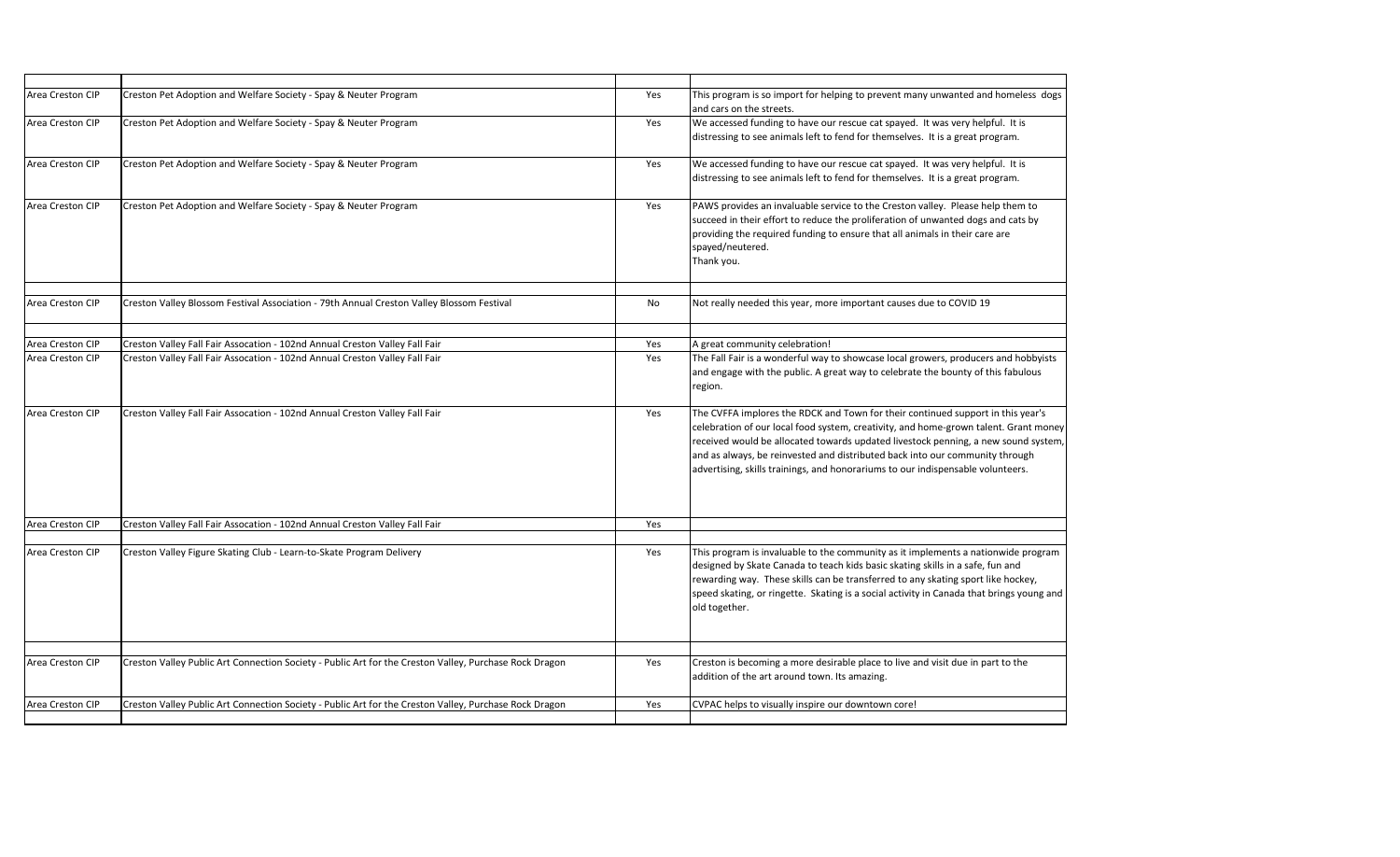| Area Creston CIP<br>Empire of Dirt Residency Association - Creston Mural Festival                                 | Yes | this project will bring a lively spirit of commu<br>our valley. The improvement of that unsight<br>event will attract art-minded visitors as parti<br>around town will show visitors how much cre   |
|-------------------------------------------------------------------------------------------------------------------|-----|-----------------------------------------------------------------------------------------------------------------------------------------------------------------------------------------------------|
| Area Creston CIP<br>Empire of Dirt Residency Association - Creston Mural Festival                                 | Yes | Enhancing the appearance of some of the bu<br>would activate those spaces and make Cresto<br>for people passing through to stop. It would<br>would be an event for the community to be a            |
| Empire of Dirt Residency Association - Creston Mural Festival<br>Area Creston CIP                                 | Yes | I truly support this project not only because i<br>but it also creates a space for the community<br>community to appreciate art more than they<br>to be more creative in their own lives.           |
| Area Creston CIP<br>Empire of Dirt Residency Association - Creston Mural Festival                                 | Yes | Having professional murals in the town of Cr<br>than the pass through town that it is. It woul<br>interest. plus it would be a great way to invit<br>giving our town a a new and vital revenue str  |
| Empire of Dirt Residency Association - EOD Sustainable Infrastructure<br>Area Creston CIP                         | Yes | I know that the EOD residency has already br<br>to Creston for various shows/classes/exhibits<br>program to be able to provide additional sust<br>and longevity of the facilities at this location. |
| Empire of Dirt Residency Association - EOD Sustainable Infrastructure<br>Area Creston CIP                         | Yes | This artist residency is opening our valley up<br>and perspectives to the Creston Valley, and h<br>contemporary art scene in Canada, that our<br>professional and creative endeavours of artis      |
| Area Creston CIP<br>Focus on Youth - Focus on Youth 2021                                                          | Yes | Youth projects are important to the Creston<br>activities and provide a positive social forum<br>activies, basic skills such as cooking, arts and                                                   |
| Area Creston CIP<br>Focus on Youth - Focus on Youth 2021                                                          | Yes |                                                                                                                                                                                                     |
| Kootenay Boundary Regional Hospital & Health Foundation - The Urologist & ENT Support Project<br>Area Creston CIP | Yes | An important and much needed cause.                                                                                                                                                                 |
| Area Creston CIP<br>Kootenay Carshare Cooperative - Air Carshare Program                                          | Yes |                                                                                                                                                                                                     |

Area Creston Compire Oreston Creston Creston Creston Munity-building and identity-refining for ightly bunker will be very welcome, and the articipants and intentional visitors. murals n creative spirit our community enjoys.

e buildings in town with colourful murals eston a more interesting and engaging place uld create pride in the town and the festival be a part of and to look forward to yearly.

ase it supports local artists and their visions, inity to be more creative by encouraging the hey have before, and it encouraging them

f Creston would make it a destination rather vould change eye-soars into things of nvite the cultural industry to thrive here, e stream to our economy

y brought some well known Canadian artists ibits. It would be helpful for the residency sustainable infrastructure For the comfort

up to creative visitors who bring new skills nd helps to spread word in the broader our valley is a destination that supports the artists and other creative producers.

ton area. They keep youth focused on safe um for them. It also provides physical and leadership.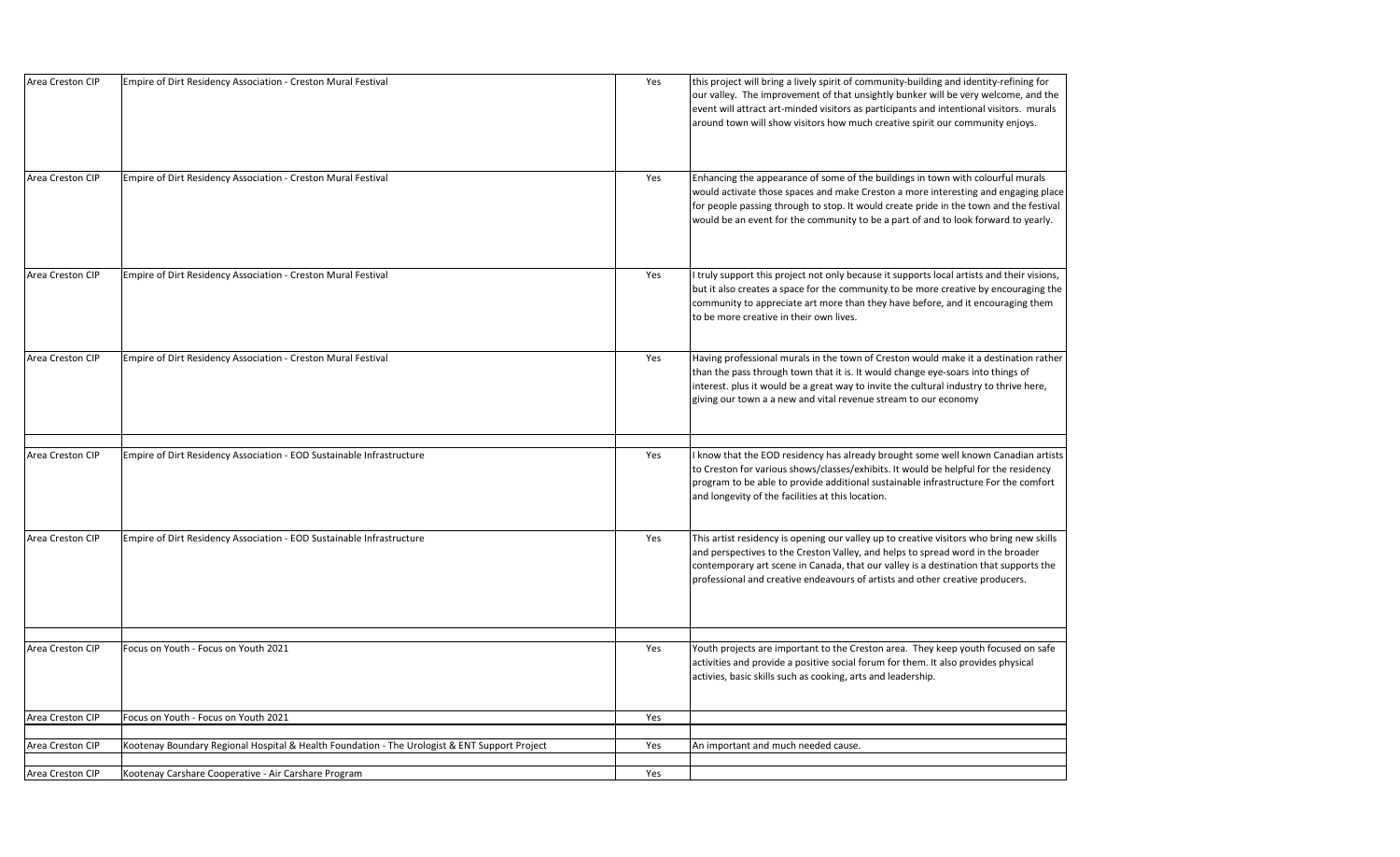| Area Creston CIP                     | Kootenay Carshare Cooperative - Air Carshare Program                                                                                                                     | Yes       |                                                                                                                                                                                                                                                                       |
|--------------------------------------|--------------------------------------------------------------------------------------------------------------------------------------------------------------------------|-----------|-----------------------------------------------------------------------------------------------------------------------------------------------------------------------------------------------------------------------------------------------------------------------|
| Area Creston CIP                     | Kootenay Carshare Cooperative - Air Carshare Program                                                                                                                     | Yes       | I would really like to see the carshare coop program in the Cre                                                                                                                                                                                                       |
| Area Creston CIP                     | Kootenay Carshare Cooperative - Air Carshare Program                                                                                                                     | Yes       | There is a crucial need in Creston for residents who do not ow<br>access to affordable transportation. This is in my opinion the i<br>impactful project being submitted to the RDCK. The RDCK sho<br>heavily in public transit in rural communities such as Creston.  |
| Area Creston CIP                     | Kootenay Carshare Cooperative - Air Carshare Program                                                                                                                     | Yes       | Transportation is expensive. This would save everyone money.                                                                                                                                                                                                          |
| Area Creston CIP                     | Kootenay Carshare Cooperative - Air Carshare Program                                                                                                                     | Yes       |                                                                                                                                                                                                                                                                       |
|                                      |                                                                                                                                                                          |           |                                                                                                                                                                                                                                                                       |
| Area Creston CIP<br>Area Creston CIP | Kootenay Region Equine Supports Society - VCS Equine Assisted Personal Development<br>Kootenay Region Equine Supports Society - VCS Equine Assisted Personal Development | No<br>Yes | With the schools shut down, I think Equine Supports would be<br>for young people to engage in a therapeutic activity, for example<br>people ect. This program is very good for teaching self confide                                                                  |
| Area Creston CIP                     | Lister Community Association - Lister History Book                                                                                                                       | No        | Really not needed                                                                                                                                                                                                                                                     |
| Area Creston CIP                     | Royal Canadian Legion #29 Creston - Upgrading Electrical in Branch 29                                                                                                    | Yes       | The electrical upgrade is important for the SAFETY and comfor<br>patrons and volunteers. We recently had a flood. The least th<br>The Legion is an institution in Creston with a long history of se<br>upgrade will bring Branch 29 up to code.                       |
| <b>Area Creston CIP</b>              | Royal Canadian Legion #29 Creston - Upgrading Electrical in Branch 29                                                                                                    | Yes       | The building is over 70 years old and we have been wanting to<br>to current standards and improve the ambience in the lounge                                                                                                                                          |
| Area Creston CIP                     | Royal Canadian Legion #29 Creston - Upgrading Electrical in Branch 29                                                                                                    | Yes       | This Legion has a strong group of volunteers and a very welcor<br>facility which is in need of many updates, electrical being one<br>gathering place for many - Legion members and non-members<br>shame to have this branch close due to not enough funds for u       |
| Area Creston CIP                     | Royal Canadian Legion #29 Creston - Upgrading Electrical in Branch 29                                                                                                    | Yes       |                                                                                                                                                                                                                                                                       |
| <b>Area Creston CIP</b>              | Royal Canadian Legion #29 Creston - Upgrading Electrical in Branch 29                                                                                                    | Yes       | The Legion has been such a positive hub for the community fo<br>time to focus on the building that shelters the people in it. The<br>scary and really needs upgrading to current safety standards. 1<br>staff who work there would love a brighter and safer work env |
| Area Creston CIP                     | Royal Canadian Legion #29 Creston - Upgrading Electrical in Branch 29                                                                                                    | Yes       | We desperately need an electrical upgrade. The Legion has da<br>wires in the ceiling. The lighting is not energy efficient. Please<br>have had such challenges and need to have this upgrade. Thai                                                                    |
| Area Creston CIP                     | Royal Canadian Legion #29 Creston - Upgrading Electrical in Branch 29                                                                                                    | Yes       |                                                                                                                                                                                                                                                                       |

pp program in the Creston area

dents who do not own a vehicle to have is in my opinion the most important and RDCK. The RDCK should also invest more ties such as Creston.

Rea Supports would be a highly beneficial tools itic activity, for example special needs teaching self confidence and leadership.

e SAFETY and comfort of the members, I a flood. The least thing we need is a fire! th a long history of service. The electrical

have been wanting to upgrade the electrical bience in the lounge and hall.

ers and a very welcoming and well-used electrical being one of them. It is a ers and non-members and it would be a ot enough funds for upgrading electrical.

for the community for so many years it is s the people in it. The electrical is downright nt safety standards. The volunteers and er and safer work environment. Thanks.

de. The Legion has dangling, criss-crossed ergy efficient. Please support this grant. We ve this upgrade. Thank you!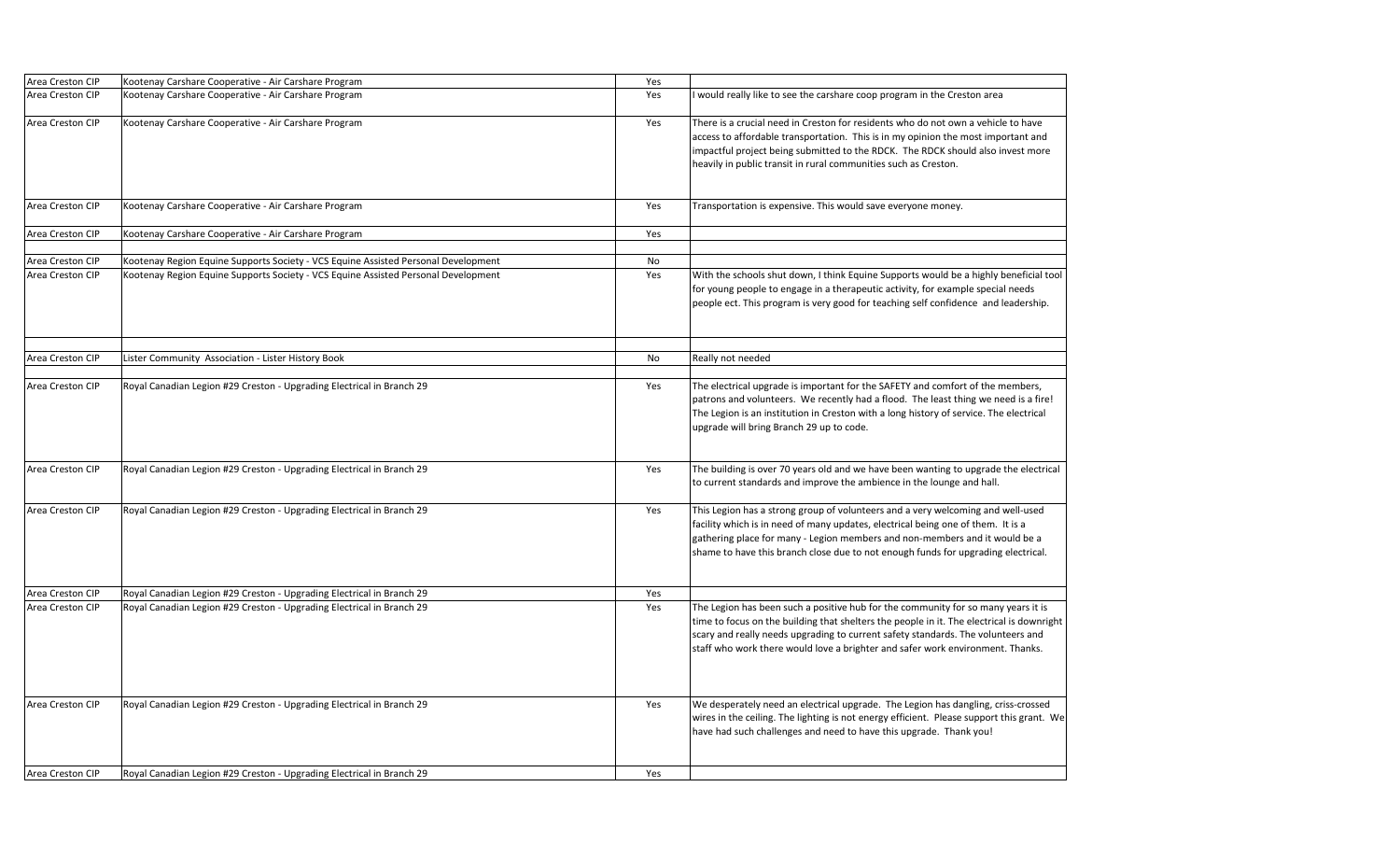| Area Creston CIP | Royal Canadian Legion #29 Creston - Upgrading Electrical in Branch 29        | Yes | The legion does so much for the valley. Tl<br>upgraded                                                                                                                                                         |
|------------------|------------------------------------------------------------------------------|-----|----------------------------------------------------------------------------------------------------------------------------------------------------------------------------------------------------------------|
| Area Creston CIP | Royal Canadian Legion #29 Creston - Upgrading Electrical in Branch 29        | Yes | I believe the Legion is a very important pa<br>upgraded makes it safer for the seniors ar                                                                                                                      |
| Area Creston CIP | SQx Danza - Active Inclusion Program (AIP)                                   | Yes | <b>SQx UPDATE 2</b><br>-We originally planned to partner with Ya<br>working with the Tlingit people (Atlin, BC)<br>cultural safety implications are entrenche<br>with a Basin band, but it's not feasible in t |
| Area Creston CIP | SQx Danza - Active Inclusion Program (AIP)                                   | Yes | Thanks again!<br><b>SQx UPDATE 1</b>                                                                                                                                                                           |
|                  |                                                                              |     | -Heritage Canada is now a national funder<br>pending in our budget, now confirmed).<br>-We're working through the summer to pi<br>case we're not able to deliver in person be<br>Thank-you,<br>Carmen          |
| Area Creston CIP | The Venue - Performance and Visual Arts Society - Battle of the Bands        | No  | Not an important cause                                                                                                                                                                                         |
| Area Creston CIP | The Venue - Performance and Visual Arts Society - Battle of the Bands        | Yes | Great activity for Creston                                                                                                                                                                                     |
| Area Creston CIP | The Venue - Performance and Visual Arts Society - Battle of the Bands        | Yes |                                                                                                                                                                                                                |
| Area Creston CIP | The Venue - Performance and Visual Arts Society - Battle of the Bands        | Yes | Velle does a wonderful job of encouraging<br>fabric! I greatly support this endeavor!                                                                                                                          |
| Area Creston CIP | The Venue - Performance and Visual Arts Society - Battle of the Bands        | Yes | The Battle of the Bands is the strongest pr<br>musicians in the area that I've seen in the<br>am extremely enthusiastic to see it contin<br>consideration.                                                     |
| Area Creston CIP | The Venue - Performance and Visual Arts Society - Battle of the Bands        | Yes | It was a good event and it is a good thing                                                                                                                                                                     |
| Area Creston CIP | The Venue - Performance and Visual Arts Society - Venue Sound System Upgrade | No  | I do not believe The Venue has a sustainal<br>required to look for a new location. The b                                                                                                                       |
| Area Creston CIP | The Venue - Performance and Visual Arts Society - Venue Sound System Upgrade | Yes | The Venue provides a great opportunity to<br>community.                                                                                                                                                        |
| Area Creston CIP | The Venue - Performance and Visual Arts Society - Venue Sound System Upgrade | Yes | The Venue provides a great opportunity to<br>community.                                                                                                                                                        |

Their building is old. They need the electrical

art of the community. Having the building nd members that use this facility.

Iqan Nukiy, but because of COVID, we'll be ) to vet our evaluation plan, and ensure that ed in AIP. It would have been ideal to work the current climate.

r of AIP for all BC deliveries (originally

 $\alpha$ repare A seamless digital AIP platformâ $\epsilon$ "in ecause of COVID.

g local musicians to be part of our social

rogram for uniting and promoting local musicians in the area and I've lived in the area and I nue. Thank you for the funding

for Creston and therefore I support it.

ble future at the moment as they are building they are in now is being sold.

to hear live music in Creston. It adds to the

to hear live music in Creston. It adds to the Up